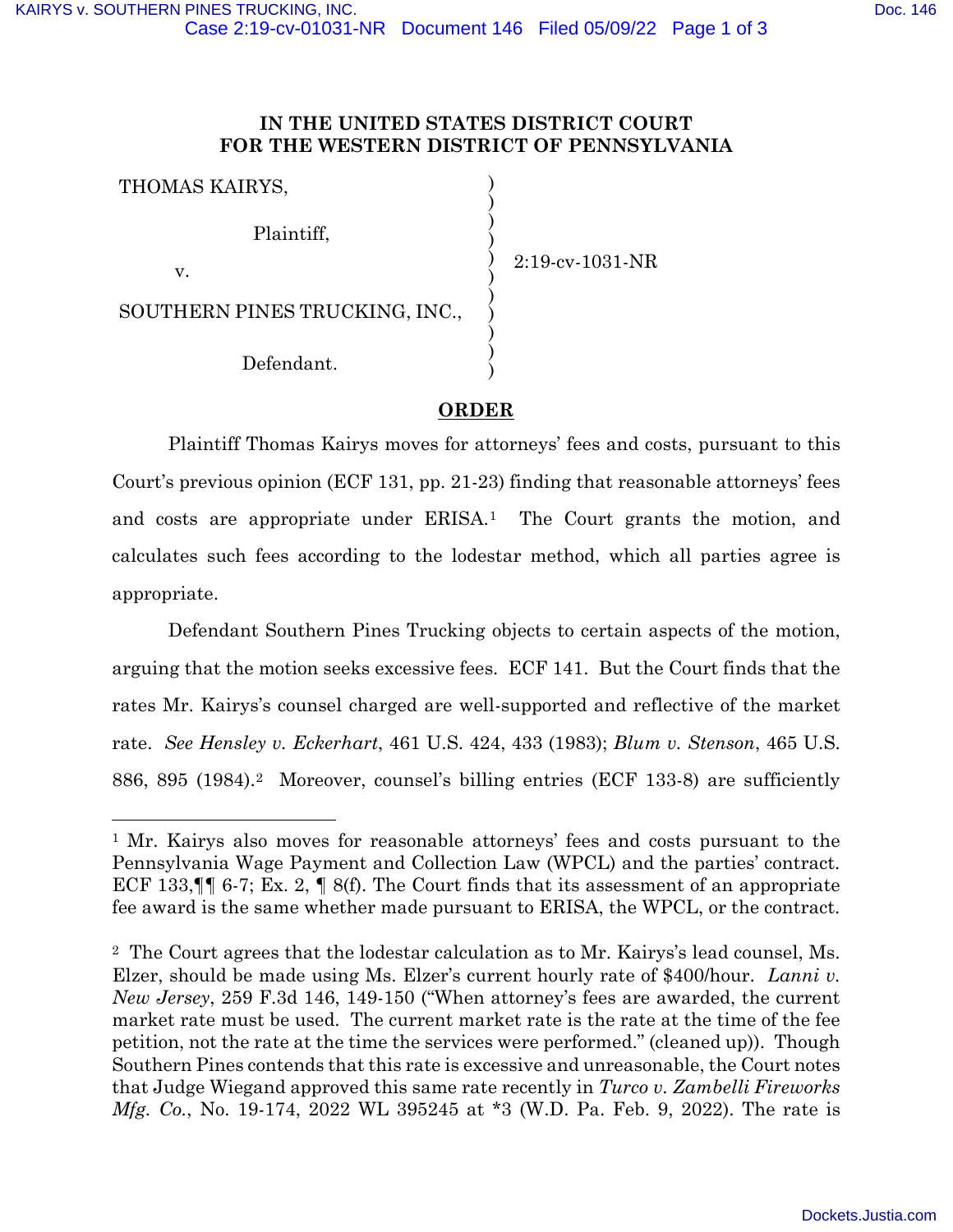## Case 2:19-cv-01031-NR Document 146 Filed 05/09/22 Page 2 of 3

specific and detailed to support the fee award requested. *See Hensley*[, 461 U.S. at](https://www.westlaw.com/Document/I1773bb109c1f11d993e6d35cc61aab4a/View/FullText.html?transitionType=Default&contextData=(sc.Default)&VR=3.0&RS=da3.0&fragmentIdentifier=co_pp_sp_780_433)  [433](https://www.westlaw.com/Document/I1773bb109c1f11d993e6d35cc61aab4a/View/FullText.html?transitionType=Default&contextData=(sc.Default)&VR=3.0&RS=da3.0&fragmentIdentifier=co_pp_sp_780_433)*; [Ursic v. Bethlehem Mines](https://www.westlaw.com/Document/I1e505195941311d9bdd1cfdd544ca3a4/View/FullText.html?transitionType=Default&contextData=(sc.Default)&VR=3.0&RS=da3.0&fragmentIdentifier=co_pp_sp_350_676)* [, 719 F.2d 670, 676 \(3d Cir. 1983\).](https://www.westlaw.com/Document/I1e505195941311d9bdd1cfdd544ca3a4/View/FullText.html?transitionType=Default&contextData=(sc.Default)&VR=3.0&RS=da3.0&fragmentIdentifier=co_pp_sp_350_676)

The parties agree that Mr. Kairys's limited success here warrants some reduction in fees. *Hensley*[, 461 U.S. at 434-35.](https://www.westlaw.com/Document/I1773bb109c1f11d993e6d35cc61aab4a/View/FullText.html?transitionType=Default&contextData=(sc.Default)&VR=3.0&RS=da3.0&fragmentIdentifier=co_pp_sp_780_434) That is, at trial, Mr. Kairys lost on his discrimination and disability claims, but prevailed only on a relatively modest statutory wage claim (\$8,104.53 in total damages), as well as the ERISA claims later submitted to the Court (\$67,500 in equitable relief awarded). Mr. Kairys argues that up to a 10% fee reduction is sufficient to take into account the limited success. [ECF](https://ecf.pawd.uscourts.gov/doc1/15718660202)  [133,](https://ecf.pawd.uscourts.gov/doc1/15718660202) ¶¶ 9-10. Southern Pines, on the other hand, requests at least a 40% discount. [ECF 141,](https://ecf.pawd.uscourts.gov/doc1/15718689427) pp. 7-8.

As the Supreme Court and Third Circuit have made clear, there is no precise mathematical formula for determining fee reductions in cases of partial success. But based on the evidence presented at trial, it is clear that a substantial portion of the case presented was tied to the claims on which Mr. Kairys did not ultimately prevail: disability discrimination and age discrimination. For example, Mr. Kairys sought back pay of approximately \$535,000 and front pay of approximately \$105,000 per year, in addition to compensatory damages for emotional distress. These damages with the exception of front pay— were based almost entirely on the claims on which Mr. Kairys lost at trial. That said, as Mr. Kairys correctly points out, much of the evidence presented did overlap between the successful and unsuccessful claims, since all the claims had a "common core of facts" and were "based on related legal theories" of discrimination and pretext. *[Hensley,](https://www.westlaw.com/Document/I1773bb109c1f11d993e6d35cc61aab4a/View/FullText.html?transitionType=Default&contextData=(sc.Default)&VR=3.0&RS=da3.0&fragmentIdentifier=co_pp_sp_780_435)* [461 U.S. at 435.](https://www.westlaw.com/Document/I1773bb109c1f11d993e6d35cc61aab4a/View/FullText.html?transitionType=Default&contextData=(sc.Default)&VR=3.0&RS=da3.0&fragmentIdentifier=co_pp_sp_780_435)

After considering the record, the parties' arguments, and relevant case law, the Court finds that an approximate 25% total reduction in pre-verdict fees is reasonable. Reduction in post-verdict fees, however, is not warranted. Those fees all

otherwise not unreasonable or out of line with current market rates, as reflected in the various declarations submitted with Mr. Kairys's motion.